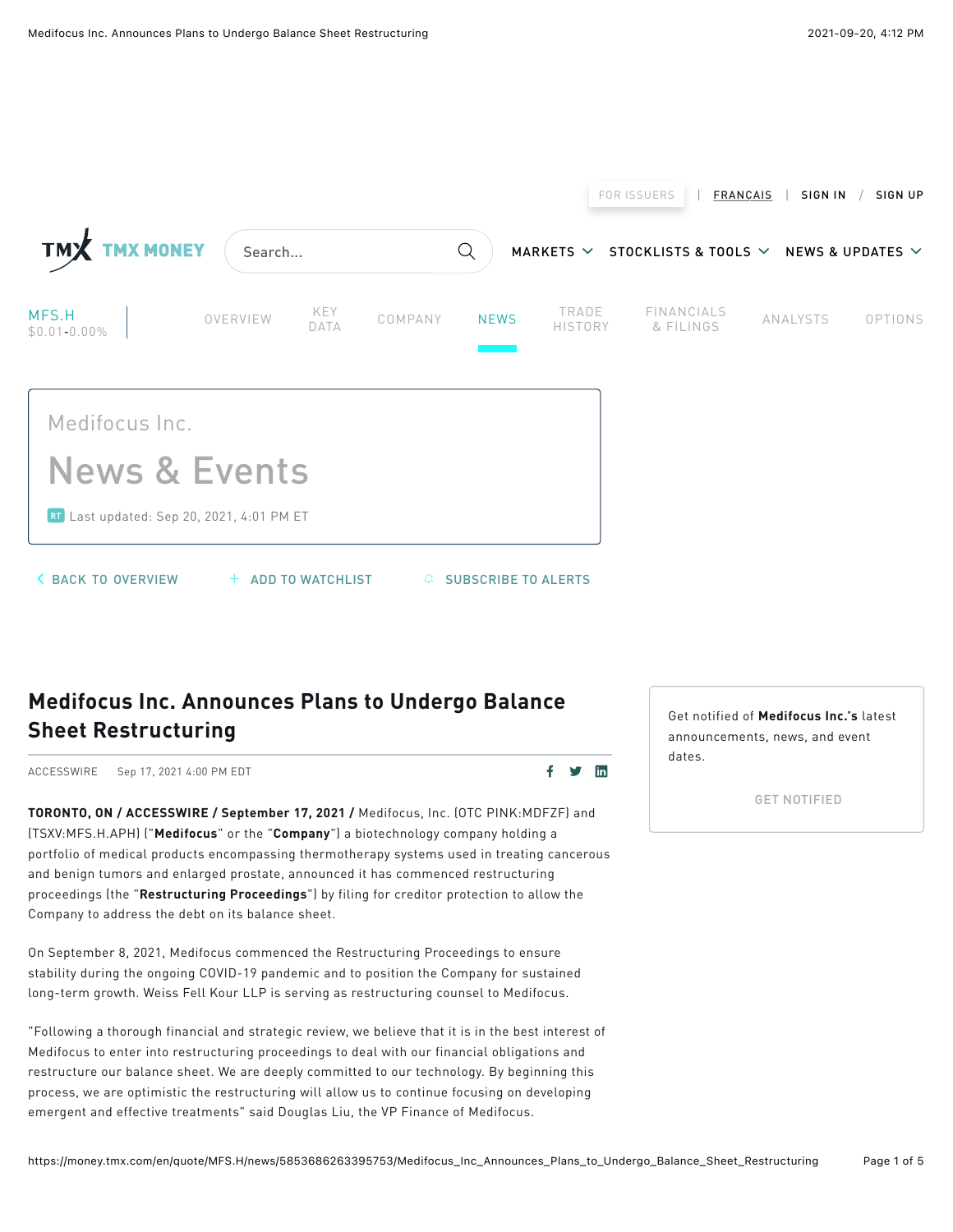Medifocus has received and is considering a proposal from its secured lender (the "Secured Lender") to provide debtor-in-possession ("DIP") financing to fund the restructuring as well as an Asset Purchase Agreement to acquire all of the assets of Medifocus. The Asset Purchase Agreement will serve as a stalking horse agreement in a proposed sale process to be approved by the Court. If the Secured Lender's proposal is agreed to by Medifocus, the DIP financing and sale process will be subject to court approval with notice to interested parties.

"We expect that these proceedings will have minimal impact on our day-to-day operations," said Mr. Liu. "We thank the many patients who rely on our treatment systems, our partners, and our customers for their support during this restructuring."

The Company intends to provide further updates on the restructuring process when there are significant developments.

### **Cautionary Note Regarding Forward-Looking Statements**

This press release includes certain statements that constitute "forward-looking statements" within the meaning of applicable securities laws. Forward-looking statements include, but are not limited to, the commencement of the Restructuring Proceedings, the Company's operations continuing uninterrupted in the ordinary course of business during the Restructuring Proceedings, including its intention to seek relief from the courts, and the satisfaction of dayto-day obligations to employees, suppliers and customers continuing to be met during the Restructuring Proceedings, and the Company's strategies, plans, objectives, goals, prospects, future performance or results of current and anticipated products, and other statements that are not historical facts, and such statements are typically identified by use of terms such as "may," "will," "would," "should," "could," "expect," "plan," "intend," "anticipate," "believe," "estimate," "predict," "likely," "potential," "continue" or the negative or similar words, variations of these words or other comparable words or phrases, although some forwardlooking statements are expressed differently.

You should be aware that the forward-looking statements included herein represent management's current judgment and expectations, and are based on current estimates and assumptions made by management in light of its experience and perception of historical trends, current conditions and expected future developments, as well as other factors that it believes are appropriate and reasonable under the circumstances, but there can be no assurance that such estimates and assumptions will prove to be correct and, as a result, the forward-looking statements based on those estimates and assumptions could prove to be incorrect. Accordingly, actual results, level of activity, performance or achievements or future events or developments could differ materially from those expressed or implied in the forwardlooking statements.

In addition, the Company's operations involve risks and uncertainties, many of which are outside of the Company's control, and any one or any combination of these risks and uncertainties could also affect whether the forward-looking statements ultimately prove to be correct and could cause the Company's actual results, level of activity, performance or achievements or future events or developments to differ materially from those expressed or implied by the forward-looking statements. These risks and uncertainties include, without limitation, the uncertainty involved in the Restructuring Proceedings and entering into definitive agreements; risks related to restructuring costs; the Company's financing and liquidity; the cooperation of the creditors of the Company; the Company's ability to meet its ongoing obligations during the Restructuring Proceedings; the ability of the Company to maintain relationships with its employees, suppliers and customers and other third parties in light of the events leading up to and including the Restructuring Proceedings; the ability to

### **PONSORED FINANCIAL CONTENT**



**["All In" Stock Buy Alert](https://www.dianomi.com/click.epl?pn=65827&offer=15686504&savid=223339&said=6322&adv=8553&cf=1604.238.TMX3&unique_id=YUjosQcaWSf1IzUWta5E6wAAABA&smartreferer=https%3A%2F%2Fmoney.tmx.com%2Fen%2Fquote%2FMFS.H%2Fnews%2F5853686263395753%2FMedifocus_Inc_Announces_Plans_to_Undergo_Balance_Sheet_Restructuring)** The Motley Fool Canada **Here are the top 6 div buy and hold forever.**

 $W$ e



**[Get An Interest](https://www.dianomi.com/click.epl?pn=87642&offer=19291598&savid=227320&said=6322&adv=8553&cf=1604.238.TMX3&unique_id=YUjosQcaWSf1IzUWta5E6wAAABA&smartreferer=https%3A%2F%2Fmoney.tmx.com%2Fen%2Fquote%2FMFS.H%2Fnews%2F5853686263395753%2FMedifocus_Inc_Announces_Plans_to_Undergo_Balance_Sheet_Restructuring) Man Who Rate Of 1.50% With DUCA's Earn More Savings Promotion.** DUCA Credit Union **[Bought App](https://www.dianomi.com/click.epl?pn=87186&offer=19178842&savid=226032&said=6322&adv=8553&cf=1604.238.TMX3&unique_id=YUjosQcaWSf1IzUWta5E6wAAABA&smartreferer=https%3A%2F%2Fmoney.tmx.com%2Fen%2Fquote%2FMFS.H%2Fnews%2F5853686263395753%2FMedifocus_Inc_Announces_Plans_to_Undergo_Balance_Sheet_Restructuring) at \$0.35 Says Buy TaaS N** Empire Finan Research

bianomi<sup>-</sup>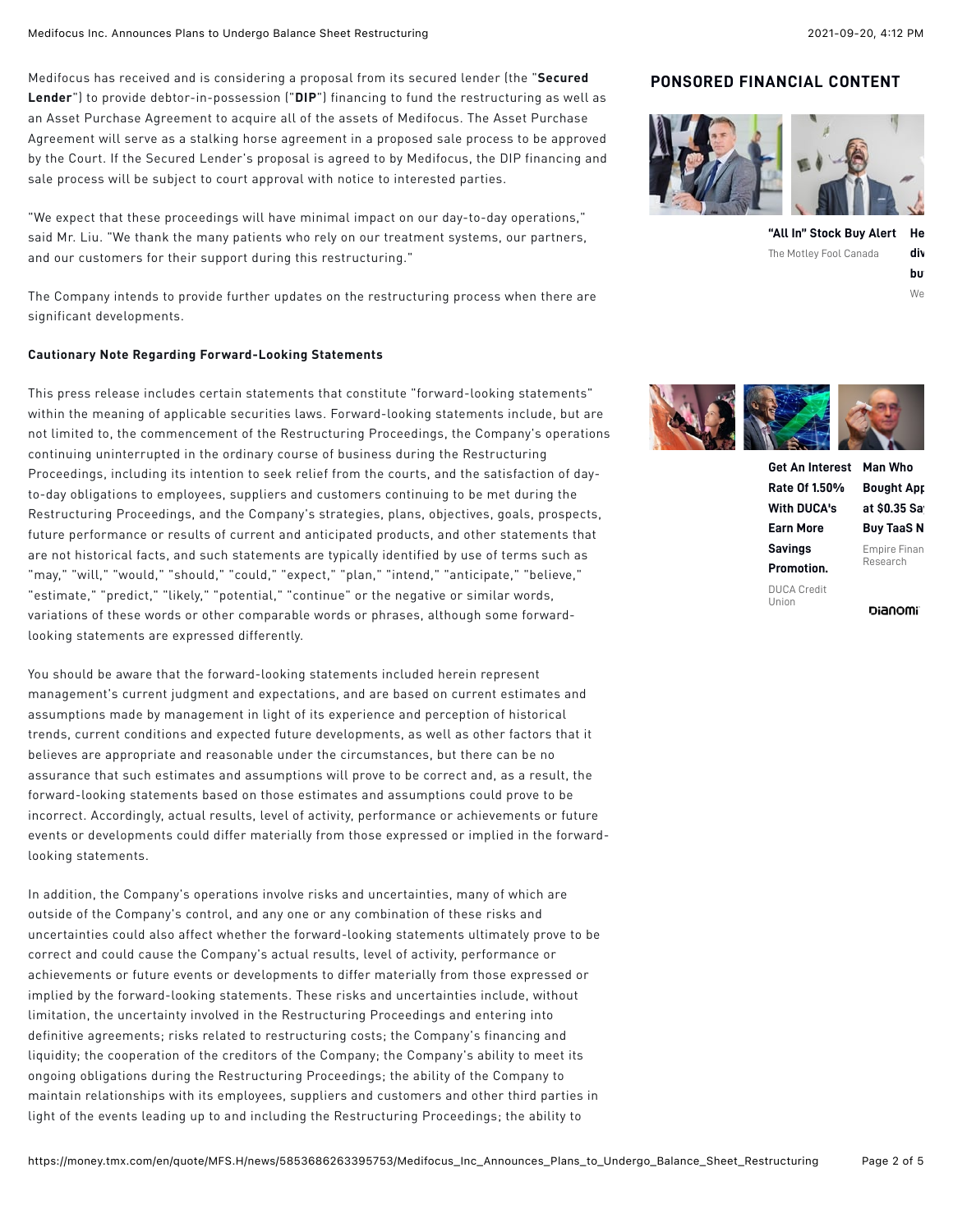obtain goods and services in a timely and cost effective manner; the Company's ability to comply with its financial and other covenants; the Company's ability to obtain approval from the courts with respect to any motions; the outcome of the Restructuring Proceedings; the courts' rulings in the Restructuring Proceedings or a decision of any other Canadian or U.S. court; in general, the length of time the Company will operate under the Restructuring Proceedings, risks associated with any third-party motions, the potential adverse effects of the Restructuring Proceedings on the Company's liquidity; competition; strategic alternatives not being available on reasonable terms, or at all; the Company's inability to maintain key personnel necessary to manage the business; the Company's failure to successfully commercialize its products and product candidates; costs and delays in the development and/or approval of the Company's product candidates, including as a result of the need to conduct additional studies, or the failure to obtain such approval of the Company's product candidates for all expected indications or in all targeted territories; the inability to maintain or enter into, and the risks resulting from the Company's dependence upon, collaboration or contractual arrangements necessary for the development, manufacture, commercialization, marketing, sales and distribution of any products; the Company's dependence on maintaining and renewing contracts with customers, distributors and other counterparties (certain of which may be under negotiation from time to time), including the Company's inability to renew existing contracts or enter into new contracts on favorable terms, and the risks that the Company may not be able to maintain the Company's existing terms with certain customers, distributors and other counterparties; the Company's ability to protect its intellectual property and defend its patents; requlatory obligations and oversight; fluctuations in the value of certain foreign currencies, including the Canadian dollar, in relation to the U.S. dollar, and other world currencies; changes in laws and regulations, including tax laws and unanticipated tax liabilities; general adverse economic, market and business conditions; and those risks detailed from time-to-time in the Company's Securities and Exchange Commission (SEC) filings and reports and Canadian securities law filings, which are available on EDGAR at www.sec.gov, on SEDAR at www.sedar.com. You should not place undue importance on forward-looking statements and should not rely upon this information as of any other date. We undertake no obligation to publicly update or revise any forward-looking statements, whether as a result of new information, future events or otherwise, unless required by law.

### Contact Info:

Douglas Liu Email: dliu@medifocusinc.com Cell Phone: 4432539888

SOURCE: Medifocus, Inc.

View source version on accesswire.com: https://www.accesswire.com/664512/Medifocus-Inc-Announces-Plans-to-Undergo-Balance-Sheet-Restructuring

4 BACK TO NEWS & EVENTS And the set of the set of the set of the set of the set of the set of the set of the set of the set of the set of the set of the set of the set of the set of the set of the set of the set of the set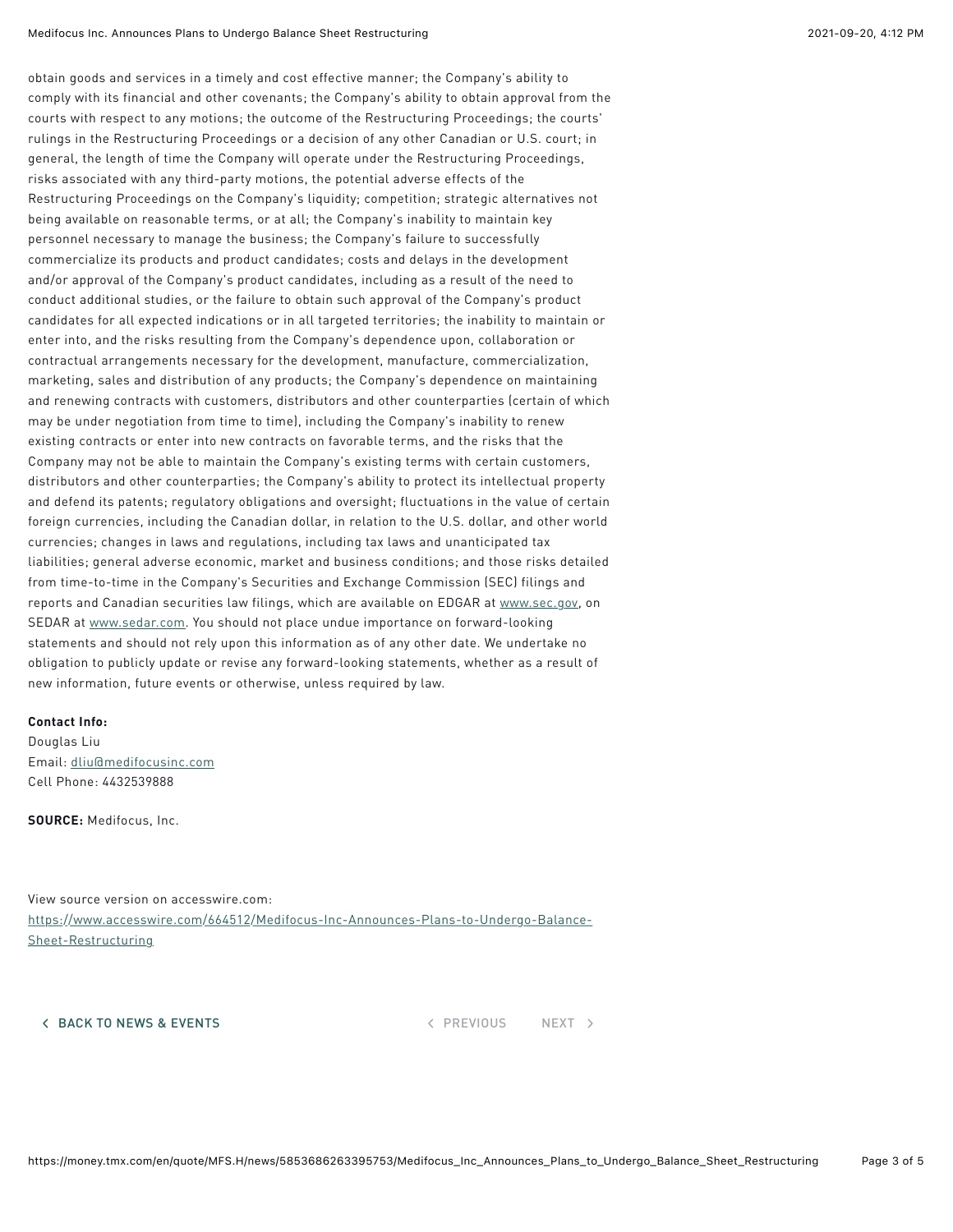### **Dianomi**

## **SPONSORED FINANCIAL CONTENT**



**[Can \\$1 Million Last 30 Years](https://www.dianomi.com/click.epl?pn=86431&offer=19051286&savid=223978&said=6323&adv=8554&cf=1604.237.TMX2&unique_id=YUjosb-LnbTi5F6pxUWezwAAAAU&smartreferer=https%3A%2F%2Fmoney.tmx.com%2Fen%2Fquote%2FMFS.H%2Fnews%2F5853686263395753%2FMedifocus_Inc_Announces_Plans_to_Undergo_Balance_Sheet_Restructuring) Into Retirement?**

Fisher Investments Canada



**[Man Who Bought Apple at \\$0.35](https://www.dianomi.com/click.epl?pn=86998&offer=19145340&savid=226622&said=6323&adv=8554&cf=1604.237.TMX2&unique_id=YUjosb-LnbTi5F6pxUWezwAAAAU&smartreferer=https%3A%2F%2Fmoney.tmx.com%2Fen%2Fquote%2FMFS.H%2Fnews%2F5853686263395753%2FMedifocus_Inc_Announces_Plans_to_Undergo_Balance_Sheet_Restructuring) Says Buy TaaS Now** Empire Financial Research



**[When your portfolio's thrown](https://www.dianomi.com/click.epl?pn=88122&offer=19371283&savid=228275&said=6323&adv=8554&cf=1604.237.TMX2&unique_id=YUjosb-LnbTi5F6pxUWezwAAAAU&smartreferer=https%3A%2F%2Fmoney.tmx.com%2Fen%2Fquote%2FMFS.H%2Fnews%2F5853686263395753%2FMedifocus_Inc_Announces_Plans_to_Undergo_Balance_Sheet_Restructuring) off balance… Consider the Alternatives.**

Dynamic Funds



**[Free Payout Stock Picks from](https://www.dianomi.com/click.epl?pn=87480&offer=19228241&savid=226630&said=6323&adv=8554&cf=1604.237.TMX2&unique_id=YUjosb-LnbTi5F6pxUWezwAAAAU&smartreferer=https%3A%2F%2Fmoney.tmx.com%2Fen%2Fquote%2FMFS.H%2Fnews%2F5853686263395753%2FMedifocus_Inc_Announces_Plans_to_Undergo_Balance_Sheet_Restructuring) The Motley Fool Canada**

The Motley Fool Canada

| Toronto Stock Exchange      |
|-----------------------------|
| <b>TSX Venture Exchange</b> |
| TSX Trust                   |

### MARKETS

Montreal Exchange Toronto Stock Exchange TSX Venture Exchange TSX Alpha Exchange Shorcan

| POST-TRADI |  |
|------------|--|
| CDCC       |  |
| CDS        |  |

**INSIGHTS** 

Trayport

# **ACCOUNT**

Sign in Sign up

TMX Datalinx TMX Analytics Advertise For Issuers Accessibility

Support

English

Francais

Terms of Use | Privacy Policy